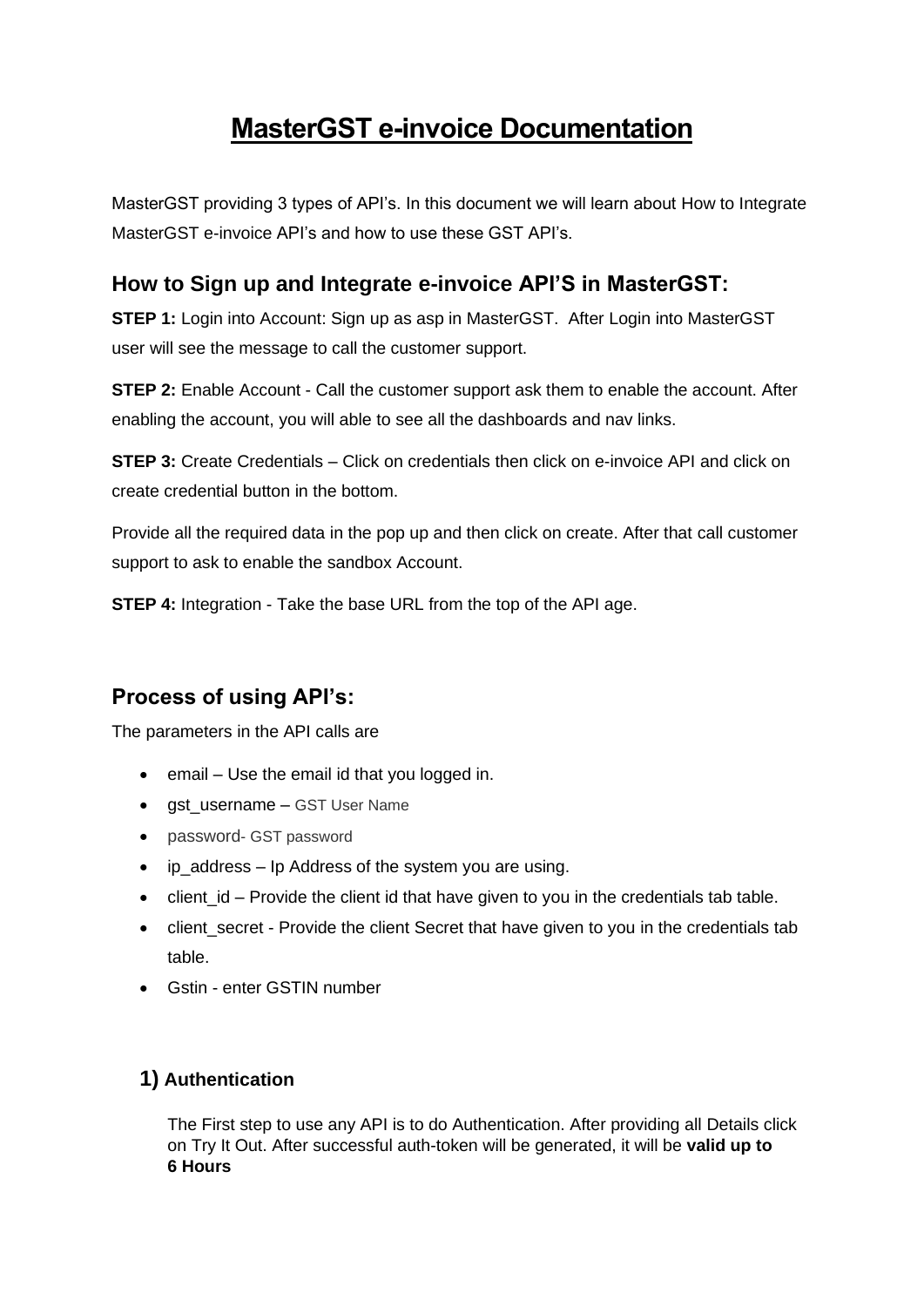# **2) Get GSTIN Details**

This API call Provides the taxpayer details for a given GSTIN Number. Here You need to pass the GSTIN for which the details are required.

### **3) Sync GSTIN Details from CP**

This API call Provides the taxpayer to Sync GSTIN details from common Portal, Here You need to pass GSTIN for which taxpayer to Sync GSTIN details from common portal

# **4) Generate IRN**

After Successful generation of Auth token in Authentication call, You will generate IRN. Here you need to give all details in J-son format, we will give sample J-son body below. You need to change data according to your requirement.

After successful of this call IRN will be generated

#### **5) Get Einvoice Details**

After Successful generation of IRN only, this API call work. To get the details of particular IRN, you need to pass IRN number for which the details are required.

#### **6) Get IRN Details by Doc Details**

After Successful generation of IRN only, this API call work. To get the Details of particular IRN based on document details you need to enter the document details like document no and document date for the which details are required.

#### **7) Cancel IRN**

After Successful generation of IRN only, cancel IRN API call will work. Here you need to give details in J-son format, we will give sample J-son body below. You need to change IRN number according to your requirement. After Successful execution of this call IRN number is cancelled.

#### **8) Generate e-Way Bill**

After Successful generation of IRN only, generate e-Way bill API call will work. Here you need to give details in J-son format, we will give sample J-son body below. You need to change J-son according to your requirement. After successful execution of this call E-way bill number is generated.